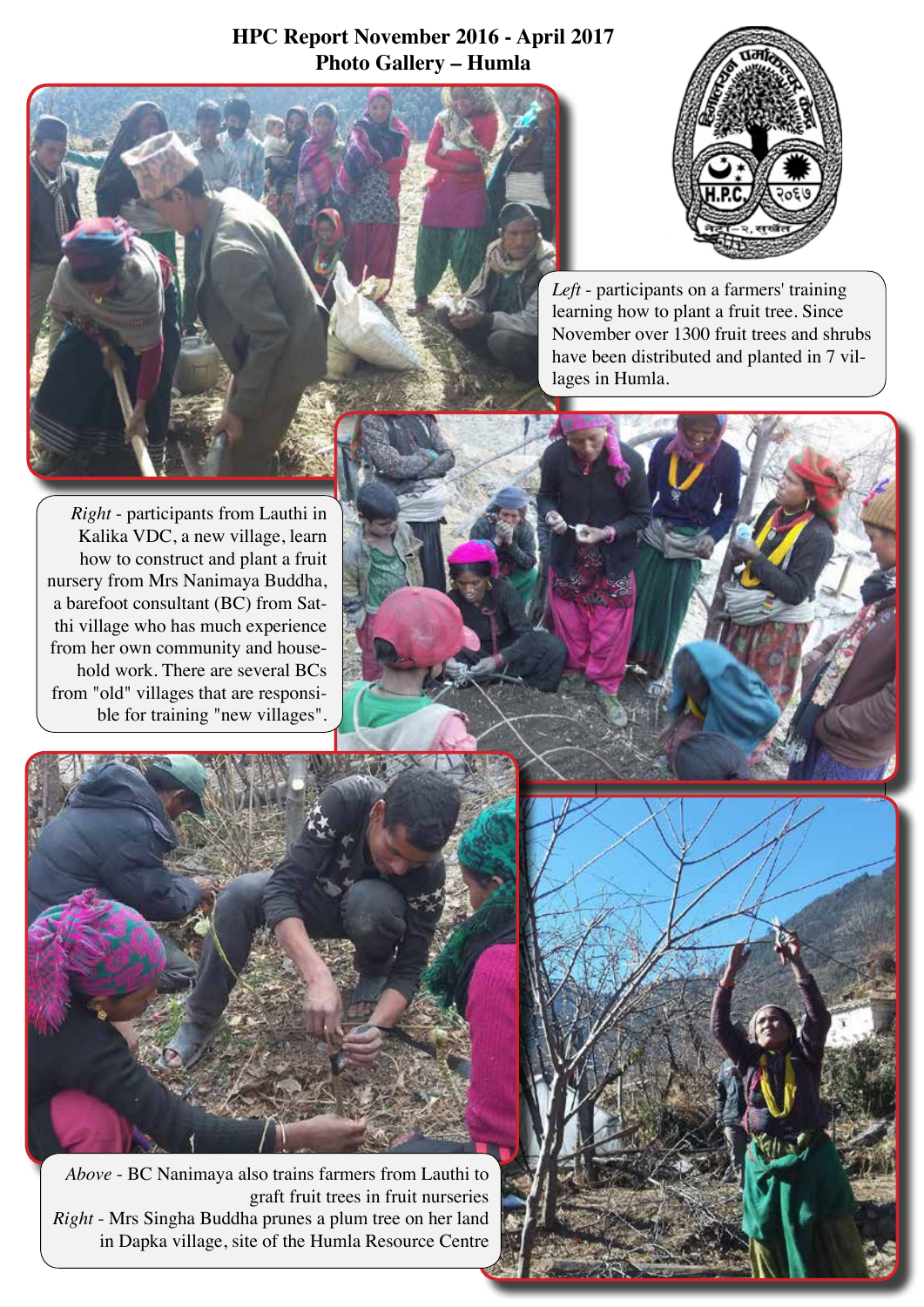

*Above* -in Bhadaura village Mrs Padamkali Aidi and Mrs Bhaikati Aidi graft apples, peach, pear and plum in their home nursery. Nearly 3000 fruit trees have been grafted in nurseries this winter in Humla.





*Above* - Mrs Vimkala Buddha testing the jab planter, manufactured in the government's Agricultural Technology Centre in Kathmandu. The jab planter is designed to plant large seeds such as corn, beans and peas through thick mulch. The mulch has the function of retaining moisture and preventing weeds (while also contributing biomas to the soil), and so crops can be sown without tillage/ploughing disturbing the soil and its micro-life.

*Above* - beds to be in a polytunnel are prepared and sown in November. Local BC Mrs Vimkala Buddha trains local women in Seri village (Masta

Dev Krishi group). *Right* - Mrs Padamkali Aidi harvests greens from her polytunnel in February. These villages are at 2000m altitude, and for 5 months greens can't normally be grown. Polytunnels have now allowed this.

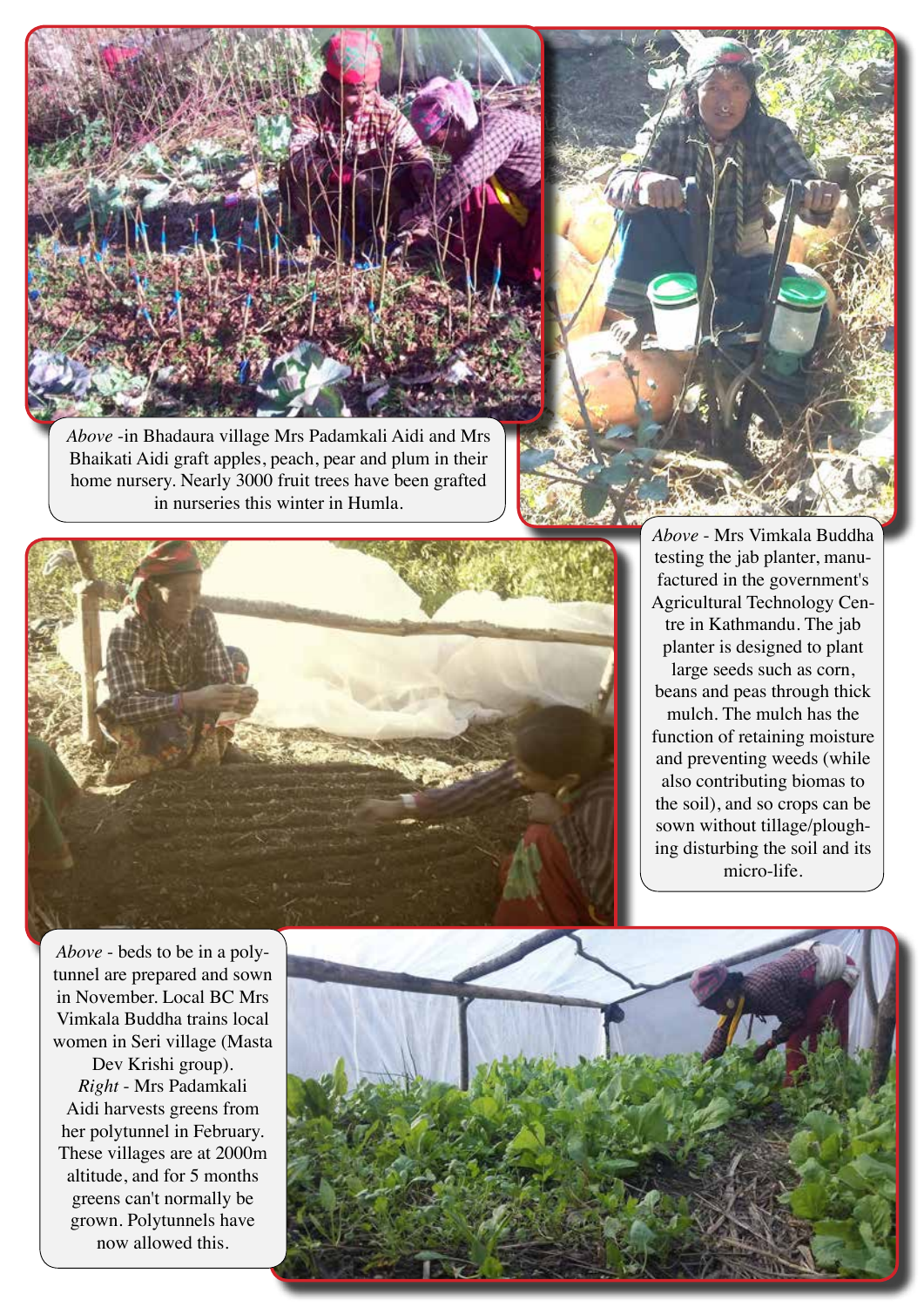*Left* - wild root stock seed is sown in Nandabir Rawal's new fruit nursery in Bhadaura village (Bahubaikalpik Group). Humla is rich in wild fruit trees that can be used as root stock - wild varieties of apple, pear, apricot, peach, almond and walnut, even chestnut, grape and hazel can be found.

*Above* - improved Bull buffalo (Rango) calf provided to Gallabada village. *Left* - salt lick and feed trough are part of the dietary improvements taught by HPC.

*Right* - Sanimaya Aidi places a pan of freshly boiled rice in the "hay box" - a "doko" or traditional basket insulated with corn husks. Here, it will carry on cooking without the need for fuel, ready to eat in around 30-45 minutes.